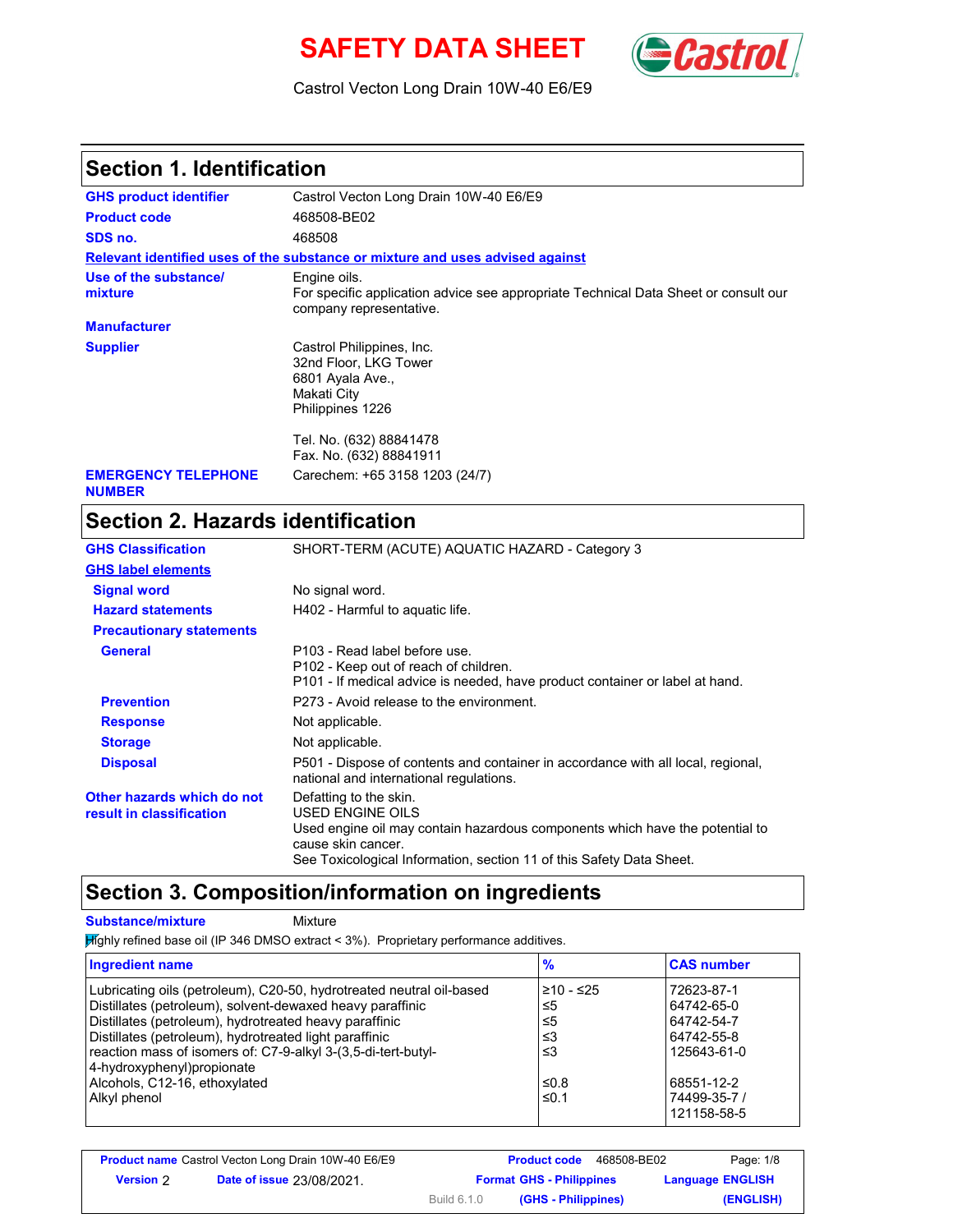# **Section 3. Composition/information on ingredients**

**There are no additional ingredients present which, within the current knowledge of the supplier and in the concentrations applicable, are classified as hazardous to health or the environment and hence require reporting in this section.**

**Occupational exposure limits, if available, are listed in Section 8.**

#### **Section 4. First aid measures**

| <b>Description of necessary first aid measures</b> |                                                                                                                                                                                                                                                                                                |
|----------------------------------------------------|------------------------------------------------------------------------------------------------------------------------------------------------------------------------------------------------------------------------------------------------------------------------------------------------|
| <b>Eye contact</b>                                 | In case of contact, immediately flush eyes with plenty of water for at least 15 minutes.<br>Eyelids should be held away from the eyeball to ensure thorough rinsing. Check for<br>and remove any contact lenses. Get medical attention.                                                        |
| <b>Inhalation</b>                                  | If inhaled, remove to fresh air. Get medical attention if symptoms occur.                                                                                                                                                                                                                      |
| <b>Skin contact</b>                                | Wash skin thoroughly with soap and water or use recognised skin cleanser.<br>Remove contaminated clothing and shoes. Wash clothing before reuse. Clean<br>shoes thoroughly before reuse. Get medical attention if symptoms occur.                                                              |
| <b>Ingestion</b>                                   | Do not induce vomiting unless directed to do so by medical personnel. Never give<br>anything by mouth to an unconscious person. If unconscious, place in recovery<br>position and get medical attention immediately. Get medical attention if adverse<br>health effects persist or are severe. |
| <b>Protection of first-aiders</b>                  | No action shall be taken involving any personal risk or without suitable training. It<br>may be dangerous to the person providing aid to give mouth-to-mouth resuscitation.                                                                                                                    |
| Most important symptoms/effects, acute and delayed |                                                                                                                                                                                                                                                                                                |
|                                                    | See Section 11 for more detailed information on health effects and symptoms.                                                                                                                                                                                                                   |
|                                                    | indication of immediate medical attention and anogial tractment needed. if necessary                                                                                                                                                                                                           |

#### **Indication of immediate medical attention and special treatment needed, if necessary**

| <b>Notes to physician</b>  | Treatment should in general be symptomatic and directed to relieving any effects. |
|----------------------------|-----------------------------------------------------------------------------------|
| <b>Specific treatments</b> | No specific treatment.                                                            |

# **Section 5. Firefighting measures**

| <b>Extinguishing media</b>                               |                                                                                                                                                                                                                                                                          |
|----------------------------------------------------------|--------------------------------------------------------------------------------------------------------------------------------------------------------------------------------------------------------------------------------------------------------------------------|
| <b>Suitable</b>                                          | Use foam or all-purpose dry chemical to extinguish.                                                                                                                                                                                                                      |
| <b>Not suitable</b>                                      | Do not use water jet.                                                                                                                                                                                                                                                    |
| <b>Specific hazards arising</b><br>from the chemical     | Fire water contaminated with this material must be contained and prevented from<br>being discharged to any waterway, sewer or drain. In a fire or if heated, a pressure<br>increase will occur and the container may burst. This material is harmful to aguatic<br>life. |
| <b>Hazardous thermal</b><br>decomposition products       | Combustion products may include the following:<br>carbon oxides (CO, CO <sub>2</sub> ) (carbon monoxide, carbon dioxide)                                                                                                                                                 |
| <b>Special precautions for fire-</b><br>fighters         | No action shall be taken involving any personal risk or without suitable training.<br>Promptly isolate the scene by removing all persons from the vicinity of the incident if<br>there is a fire.                                                                        |
| <b>Special protective</b><br>equipment for fire-fighters | Fire-fighters should wear positive pressure self-contained breathing apparatus<br>(SCBA) and full turnout gear.                                                                                                                                                          |

### **Section 6. Accidental release measures**

| Contact emergency personnel. No action shall be taken involving any personal risk<br>For non-emergency<br>or without suitable training. Evacuate surrounding areas. Keep unnecessary and<br>personnel<br>unprotected personnel from entering. Do not touch or walk through spilt material.<br>Avoid breathing vapour or mist. Provide adequate ventilation. Put on appropriate<br>personal protective equipment. Floors may be slippery; use care to avoid falling.<br>For emergency responders<br>Entry into a confined space or poorly ventilated area contaminated with vapour, mist<br>or fume is extremely hazardous without the correct respiratory protective equipment<br>and a safe system of work. Wear self-contained breathing apparatus. Wear a<br>suitable chemical protective suit. Chemical resistant boots. See also the<br>information in "For non-emergency personnel".<br><b>Environmental precautions</b><br>Avoid dispersal of spilt material and runoff and contact with soil, waterways, drains<br>and sewers. Inform the relevant authorities if the product has caused environmental<br>pollution (sewers, waterways, soil or air). Water polluting material. May be harmful | Personal precautions, protective equipment and emergency procedures |
|--------------------------------------------------------------------------------------------------------------------------------------------------------------------------------------------------------------------------------------------------------------------------------------------------------------------------------------------------------------------------------------------------------------------------------------------------------------------------------------------------------------------------------------------------------------------------------------------------------------------------------------------------------------------------------------------------------------------------------------------------------------------------------------------------------------------------------------------------------------------------------------------------------------------------------------------------------------------------------------------------------------------------------------------------------------------------------------------------------------------------------------------------------------------------------------------------------|---------------------------------------------------------------------|
|                                                                                                                                                                                                                                                                                                                                                                                                                                                                                                                                                                                                                                                                                                                                                                                                                                                                                                                                                                                                                                                                                                                                                                                                        |                                                                     |
|                                                                                                                                                                                                                                                                                                                                                                                                                                                                                                                                                                                                                                                                                                                                                                                                                                                                                                                                                                                                                                                                                                                                                                                                        |                                                                     |
|                                                                                                                                                                                                                                                                                                                                                                                                                                                                                                                                                                                                                                                                                                                                                                                                                                                                                                                                                                                                                                                                                                                                                                                                        | to the environment if released in large quantities.                 |

**Methods and material for containment and cleaning up**

|                  | <b>Product name</b> Castrol Vecton Long Drain 10W-40 E6/E9 |                    | <b>Product code</b><br>468508-BE02 | Page: 2/8               |
|------------------|------------------------------------------------------------|--------------------|------------------------------------|-------------------------|
| <b>Version</b> 2 | <b>Date of issue 23/08/2021.</b>                           |                    | <b>Format GHS - Philippines</b>    | <b>Language ENGLISH</b> |
|                  |                                                            | <b>Build 6.1.0</b> | (GHS - Philippines)                | (ENGLISH)               |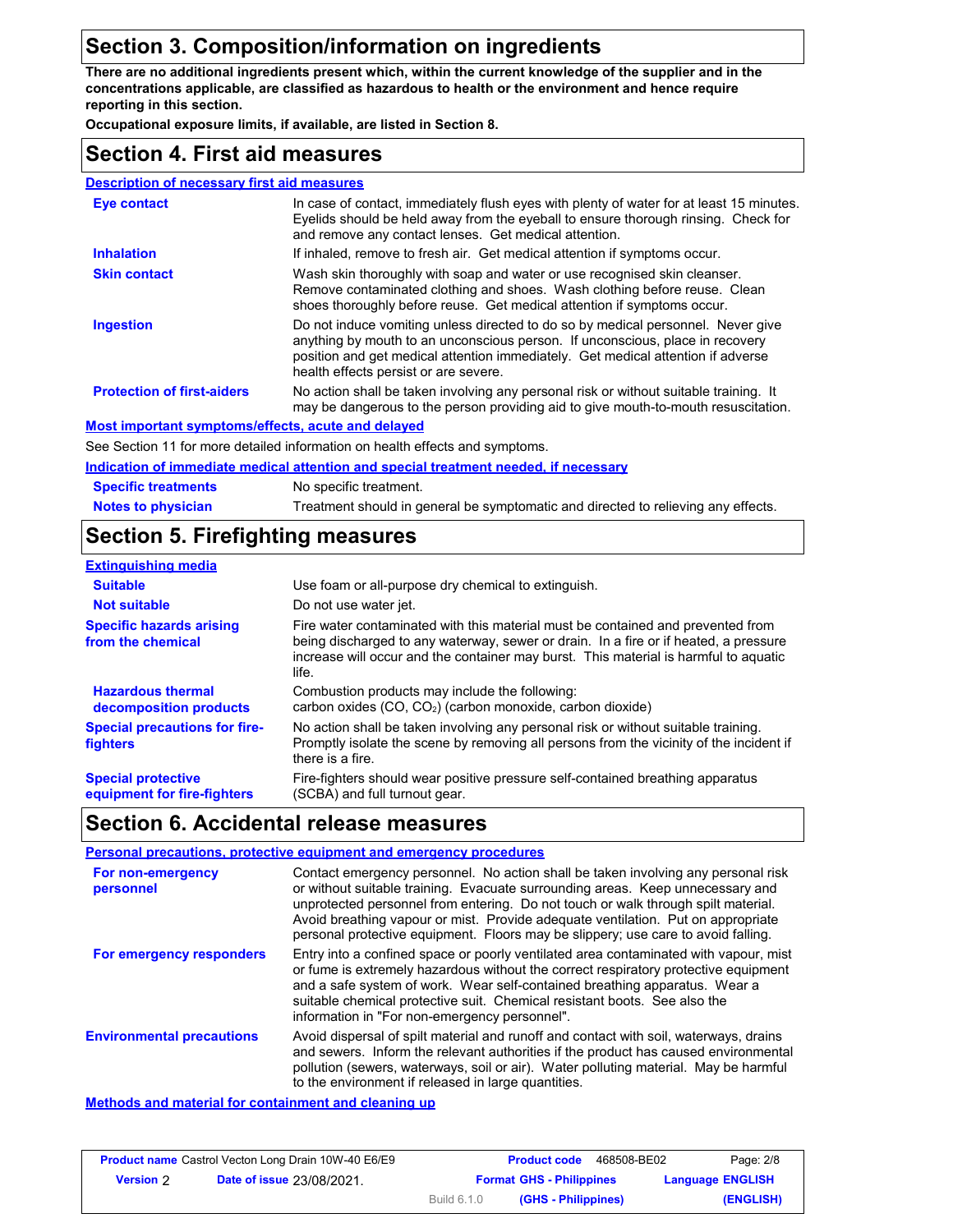### **Section 6. Accidental release measures**

| <b>Small spill</b> | Stop leak if without risk. Move containers from spill area. Absorb with an inert<br>material and place in an appropriate waste disposal container. Dispose of via a<br>licensed waste disposal contractor.                                                                                                                                                                                                                                                                                                               |
|--------------------|--------------------------------------------------------------------------------------------------------------------------------------------------------------------------------------------------------------------------------------------------------------------------------------------------------------------------------------------------------------------------------------------------------------------------------------------------------------------------------------------------------------------------|
| Large spill        | Stop leak if without risk. Move containers from spill area. Approach the release<br>from upwind. Prevent entry into sewers, water courses, basements or confined<br>areas. Contain and collect spillage with non-combustible, absorbent material e.g.<br>sand, earth, vermiculite or diatomaceous earth and place in container for disposal<br>according to local regulations. Contaminated absorbent material may pose the<br>same hazard as the spilt product. Dispose of via a licensed waste disposal<br>contractor. |
|                    |                                                                                                                                                                                                                                                                                                                                                                                                                                                                                                                          |

# **Section 7. Handling and storage**

| <b>Precautions for safe handling</b>             |                                                                                                                                                                                                                                                                                                                                                                                                                                                                                                                                                                                                |
|--------------------------------------------------|------------------------------------------------------------------------------------------------------------------------------------------------------------------------------------------------------------------------------------------------------------------------------------------------------------------------------------------------------------------------------------------------------------------------------------------------------------------------------------------------------------------------------------------------------------------------------------------------|
| <b>Protective measures</b>                       | Put on appropriate personal protective equipment (see Section 8). Do not ingest.<br>Avoid contact with eyes, skin and clothing. Avoid breathing vapour or mist. Keep in<br>the original container or an approved alternative made from a compatible material.<br>kept tightly closed when not in use. Empty containers retain product residue and<br>can be hazardous. Do not reuse container. Avoid contact of spilt material and<br>runoff with soil and surface waterways.                                                                                                                  |
| <b>Advice on general</b><br>occupational hygiene | Eating, drinking and smoking should be prohibited in areas where this material is<br>handled, stored and processed. Wash thoroughly after handling. Remove<br>contaminated clothing and protective equipment before entering eating areas. See<br>also Section 8 for additional information on hygiene measures.                                                                                                                                                                                                                                                                               |
| <b>Conditions for safe storage</b>               | Store in accordance with local regulations. Store in original container protected from<br>direct sunlight in a dry, cool and well-ventilated area, away from incompatible<br>materials (see Section 10) and food and drink. Keep container tightly closed and<br>sealed until ready for use. Store and use only in equipment/containers designed for<br>use with this product. Containers that have been opened must be carefully resealed<br>and kept upright to prevent leakage. Do not store in unlabelled containers. Use<br>appropriate containment to avoid environmental contamination. |
| <b>Not suitable</b>                              | Prolonged exposure to elevated temperature                                                                                                                                                                                                                                                                                                                                                                                                                                                                                                                                                     |

### **Section 8. Exposure controls/personal protection**

#### **Control parameters**

#### **Occupational exposure limits**

| <b>Ingredient name</b>                                               | <b>Exposure limits</b>                                                            |
|----------------------------------------------------------------------|-----------------------------------------------------------------------------------|
| Distillates (petroleum), solvent-dewaxed heavy paraffinic            | TLV (Philippines).<br>TLV: 5 mg/m <sup>3</sup> 8 hours. Issued/Revised:<br>1/1978 |
| Distillates (petroleum), hydrotreated heavy paraffinic               | TLV (Philippines).<br>TLV: 5 mg/m <sup>3</sup> 8 hours. Issued/Revised:<br>1/1978 |
| Distillates (petroleum), hydrotreated light paraffinic               | TLV (Philippines).<br>TLV: 5 mg/m <sup>3</sup> 8 hours. Issued/Revised:<br>1/1978 |
| Lubricating oils (petroleum), C20-50, hydrotreated neutral oil-based | TLV (Philippines).<br>TLV: 5 mg/m <sup>3</sup> 8 hours. Issued/Revised:<br>1/1978 |
| Lubricating oils (petroleum), C20-50, hydrotreated neutral oil-based | TLV (Philippines).<br>TLV: 5 mg/m <sup>3</sup> 8 hours. Issued/Revised:<br>1/1978 |

Whilst specific OELs for certain components may be shown in this section, other components may be present in any mist, vapour or dust produced. Therefore, the specific OELs may not be applicable to the product as a whole and are provided for guidance only.

**Recommended monitoring procedures**

If this product contains ingredients with exposure limits, personal, workplace atmosphere or biological monitoring may be required to determine the effectiveness of the ventilation or other control measures and/or the necessity to use respiratory protective equipment. Reference should be made to appropriate monitoring standards. Reference to national guidance documents for methods for the determination of hazardous substances will also be required.

| <b>Product name</b> Castrol Vecton Long Drain 10W-40 E6/E9 |                                  |             | <b>Product code</b><br>468508-BE02 | Page: 3/8               |
|------------------------------------------------------------|----------------------------------|-------------|------------------------------------|-------------------------|
| <b>Version</b> 2                                           | <b>Date of issue 23/08/2021.</b> |             | <b>Format GHS - Philippines</b>    | <b>Language ENGLISH</b> |
|                                                            |                                  | Build 6.1.0 | (GHS - Philippines)                | (ENGLISH)               |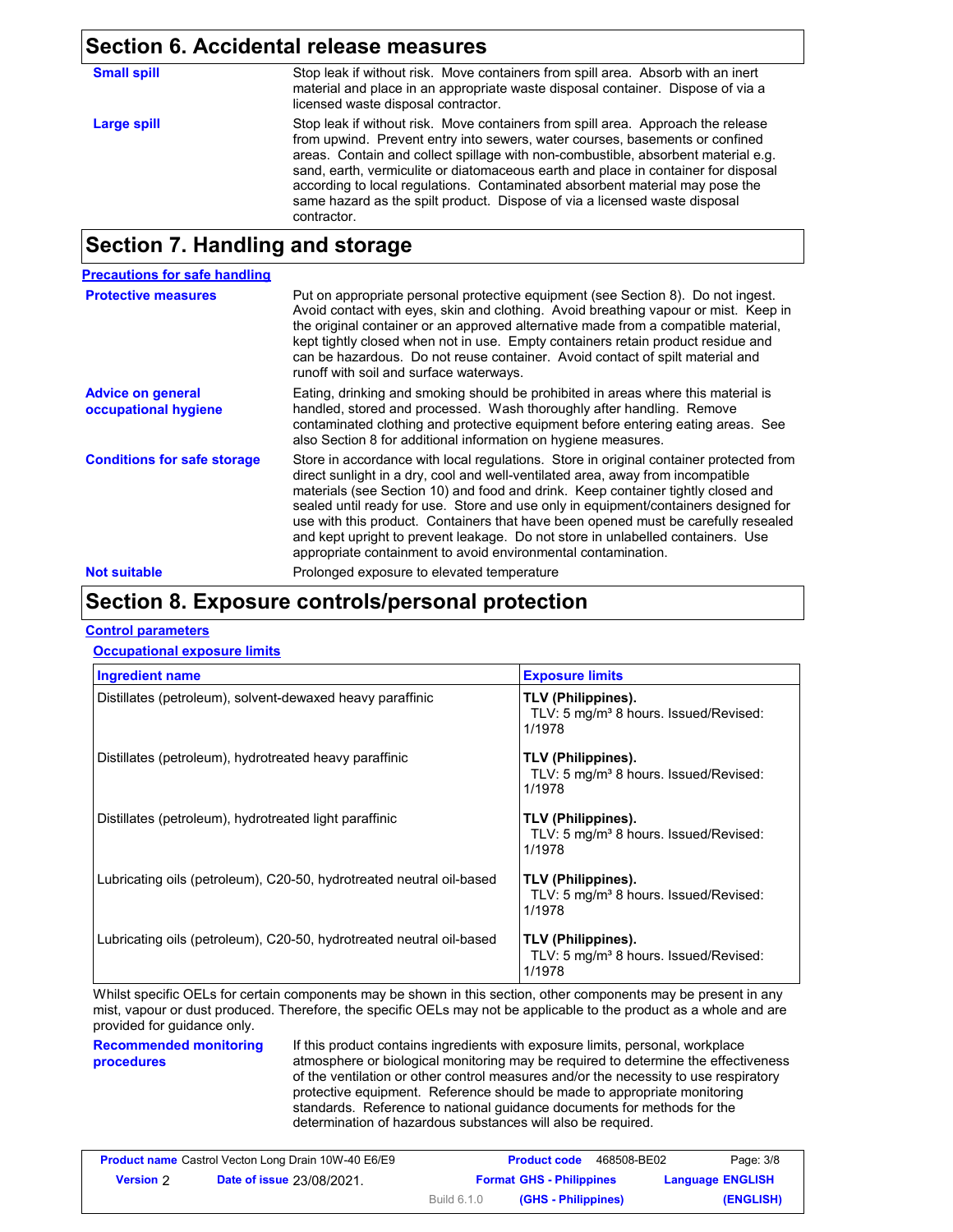# **Section 8. Exposure controls/personal protection**

| <b>Appropriate engineering</b><br>controls | Provide exhaust ventilation or other engineering controls to keep the relevant<br>airborne concentrations below their respective occupational exposure limits.<br>All activities involving chemicals should be assessed for their risks to health, to<br>ensure exposures are adequately controlled. Personal protective equipment should<br>only be considered after other forms of control measures (e.g. engineering controls)<br>have been suitably evaluated. Personal protective equipment should conform to<br>appropriate standards, be suitable for use, be kept in good condition and properly<br>maintained.<br>Your supplier of personal protective equipment should be consulted for advice on<br>selection and appropriate standards. For further information contact your national<br>organisation for standards.<br>The final choice of protective equipment will depend upon a risk assessment. It is<br>important to ensure that all items of personal protective equipment are compatible. |
|--------------------------------------------|---------------------------------------------------------------------------------------------------------------------------------------------------------------------------------------------------------------------------------------------------------------------------------------------------------------------------------------------------------------------------------------------------------------------------------------------------------------------------------------------------------------------------------------------------------------------------------------------------------------------------------------------------------------------------------------------------------------------------------------------------------------------------------------------------------------------------------------------------------------------------------------------------------------------------------------------------------------------------------------------------------------|
| <b>Environmental exposure</b><br>controls  | Emissions from ventilation or work process equipment should be checked to ensure<br>they comply with the requirements of environmental protection legislation. In some<br>cases, fume scrubbers, filters or engineering modifications to the process equipment<br>will be necessary to reduce emissions to acceptable levels.                                                                                                                                                                                                                                                                                                                                                                                                                                                                                                                                                                                                                                                                                 |
| <b>Individual protection measures</b>      |                                                                                                                                                                                                                                                                                                                                                                                                                                                                                                                                                                                                                                                                                                                                                                                                                                                                                                                                                                                                               |
| <b>Hygiene measures</b>                    | Wash hands, forearms and face thoroughly after handling chemical products, before<br>eating, smoking and using the lavatory and at the end of the working period.<br>Appropriate techniques should be used to remove potentially contaminated clothing.<br>Wash contaminated clothing before reusing. Ensure that eyewash stations and<br>safety showers are close to the workstation location.                                                                                                                                                                                                                                                                                                                                                                                                                                                                                                                                                                                                               |
| <b>Eye protection</b>                      | Safety glasses with side shields.                                                                                                                                                                                                                                                                                                                                                                                                                                                                                                                                                                                                                                                                                                                                                                                                                                                                                                                                                                             |
| <b>Skin protection</b>                     |                                                                                                                                                                                                                                                                                                                                                                                                                                                                                                                                                                                                                                                                                                                                                                                                                                                                                                                                                                                                               |
| <b>Hand protection</b>                     | Wear protective gloves if prolonged or repeated contact is likely. Wear chemical<br>resistant gloves. Recommended: Nitrile gloves. The correct choice of protective<br>gloves depends upon the chemicals being handled, the conditions of work and use,<br>and the condition of the gloves (even the best chemically resistant glove will break<br>down after repeated chemical exposures). Most gloves provide only a short time of<br>protection before they must be discarded and replaced. Because specific work<br>environments and material handling practices vary, safety procedures should be<br>developed for each intended application. Gloves should therefore be chosen in<br>consultation with the supplier/manufacturer and with a full assessment of the<br>working conditions.                                                                                                                                                                                                               |
| <b>Skin protection</b>                     | Use of protective clothing is good industrial practice.<br>Personal protective equipment for the body should be selected based on the task<br>being performed and the risks involved and should be approved by a specialist<br>before handling this product.<br>Cotton or polyester/cotton overalls will only provide protection against light<br>superficial contamination that will not soak through to the skin. Overalls should be<br>laundered on a regular basis. When the risk of skin exposure is high (e.g. when<br>cleaning up spillages or if there is a risk of splashing) then chemical resistant aprons<br>and/or impervious chemical suits and boots will be required.                                                                                                                                                                                                                                                                                                                         |
| <b>Other skin protection</b>               | Appropriate footwear and any additional skin protection measures should be<br>selected based on the task being performed and the risks involved and should be<br>approved by a specialist before handling this product.                                                                                                                                                                                                                                                                                                                                                                                                                                                                                                                                                                                                                                                                                                                                                                                       |
| <b>Respiratory protection</b>              | In case of insufficient ventilation, wear suitable respiratory equipment.<br>The correct choice of respiratory protection depends upon the chemicals being<br>handled, the conditions of work and use, and the condition of the respiratory<br>equipment. Safety procedures should be developed for each intended application.<br>Respiratory protection equipment should therefore be chosen in consultation with<br>the supplier/manufacturer and with a full assessment of the working conditions.                                                                                                                                                                                                                                                                                                                                                                                                                                                                                                         |

# **Section 9. Physical and chemical properties**

| <b>Appearance</b>      |                 |
|------------------------|-----------------|
| <b>Physical state</b>  | Liguid.         |
| <b>Colour</b>          | Amber. [Light]  |
| <b>Odour</b>           | Not available.  |
| <b>Odour threshold</b> | Not available.  |
| pH                     | Mot applicable. |
| <b>Melting point</b>   | Not available.  |
| <b>Boiling point</b>   | Not available.  |

| <b>Product name</b> Castrol Vecton Long Drain 10W-40 E6/E9 |                                  |                    | 468508-BE02<br><b>Product code</b> | Page: 4/8               |
|------------------------------------------------------------|----------------------------------|--------------------|------------------------------------|-------------------------|
| <b>Version 2</b>                                           | <b>Date of issue 23/08/2021.</b> |                    | <b>Format GHS - Philippines</b>    | <b>Language ENGLISH</b> |
|                                                            |                                  | <b>Build 6.1.0</b> | (GHS - Philippines)                | (ENGLISH)               |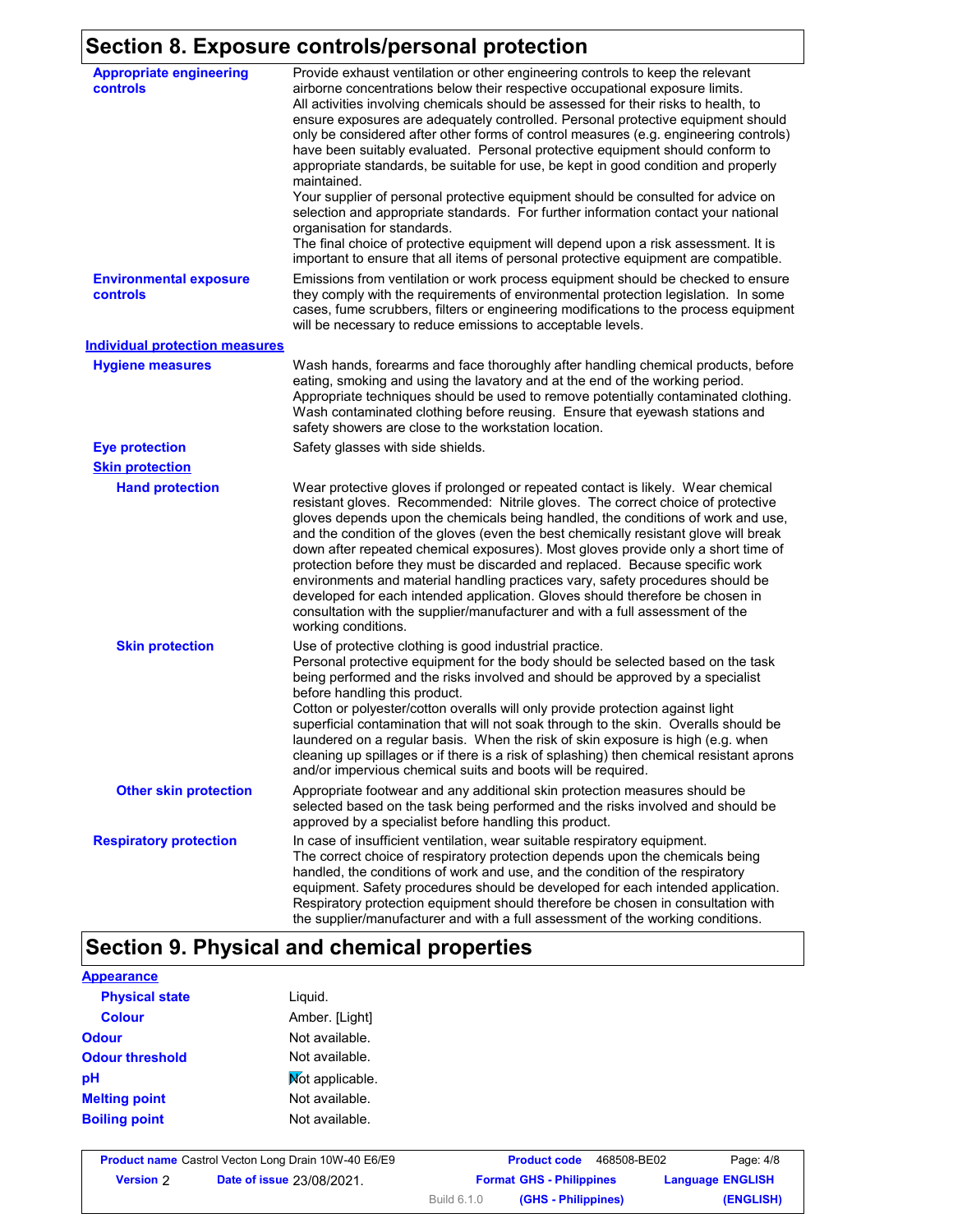# **Section 9. Physical and chemical properties**

| <b>Drop Point</b>                                 | Not available.                                                                                                                               |
|---------------------------------------------------|----------------------------------------------------------------------------------------------------------------------------------------------|
| <b>Pour point</b>                                 | -42 $^{\circ}$ C                                                                                                                             |
| <b>Flash point</b>                                | Closed cup: $204^{\circ}$ C (399.2 $^{\circ}$ F)                                                                                             |
| <b>Evaporation rate</b>                           | Not available.                                                                                                                               |
| <b>Flammability (solid, gas)</b>                  | Not applicable. Based on - Physical state                                                                                                    |
| Lower and upper explosive<br>(flammable) limits   | Not available.                                                                                                                               |
| <b>Vapour pressure</b>                            | Not available.                                                                                                                               |
| <b>Vapour density</b>                             | Not available.                                                                                                                               |
| <b>Relative density</b>                           | Not available.                                                                                                                               |
| <b>Density</b>                                    | $\leq$ 1000 kg/m <sup>3</sup> (<1 g/cm <sup>3</sup> ) at 15 <sup>°</sup> C                                                                   |
| <b>Solubility</b>                                 | insoluble in water.                                                                                                                          |
| <b>Partition coefficient: n-</b><br>octanol/water | Not available.                                                                                                                               |
| <b>Auto-ignition temperature</b>                  | Not available.                                                                                                                               |
| <b>Decomposition temperature</b>                  | Not available.                                                                                                                               |
| <b>Viscosity</b>                                  | Kinematic: 99.3 mm <sup>2</sup> /s (99.3 cSt) at $40^{\circ}$ C<br>Kinematic: 13.65 to 14.7 mm <sup>2</sup> /s (13.65 to 14.7 cSt) at 100 °C |

# **Section 10. Stability and reactivity**

| <b>Reactivity</b>                                   | No specific test data available for this product. Refer to Conditions to avoid and<br>Incompatible materials for additional information.                                |
|-----------------------------------------------------|-------------------------------------------------------------------------------------------------------------------------------------------------------------------------|
| <b>Chemical stability</b>                           | The product is stable.                                                                                                                                                  |
| <b>Possibility of hazardous</b><br><b>reactions</b> | Under normal conditions of storage and use, hazardous reactions will not occur.<br>Under normal conditions of storage and use, hazardous polymerisation will not occur. |
| <b>Conditions to avoid</b>                          | Avoid all possible sources of ignition (spark or flame).                                                                                                                |
| <b>Incompatible materials</b>                       | Reactive or incompatible with the following materials: oxidising materials.                                                                                             |
| <b>Hazardous decomposition</b><br>products          | Under normal conditions of storage and use, hazardous decomposition products<br>should not be produced.                                                                 |
|                                                     |                                                                                                                                                                         |

# **Section 11. Toxicological information**

| Information on toxicological effects                                  |                                                                                            |                                                                                      |  |  |  |
|-----------------------------------------------------------------------|--------------------------------------------------------------------------------------------|--------------------------------------------------------------------------------------|--|--|--|
| <b>Aspiration hazard</b>                                              |                                                                                            |                                                                                      |  |  |  |
| <b>Name</b>                                                           |                                                                                            | <b>Result</b>                                                                        |  |  |  |
|                                                                       | Lubricating oils (petroleum), C20-50, hydrotreated neutral oil-based                       | <b>ASPIRATION HAZARD - Category 1</b>                                                |  |  |  |
| <b>Information on likely routes</b><br>of exposure                    | Routes of entry anticipated: Dermal, Inhalation.                                           |                                                                                      |  |  |  |
| <b>Potential acute health effects</b>                                 |                                                                                            |                                                                                      |  |  |  |
| <b>Eye contact</b>                                                    | No known significant effects or critical hazards.                                          |                                                                                      |  |  |  |
| <b>Inhalation</b>                                                     | vapour pressure.                                                                           | Vapour inhalation under ambient conditions is not normally a problem due to low      |  |  |  |
| <b>Skin contact</b>                                                   | Defatting to the skin. May cause skin dryness and irritation.                              |                                                                                      |  |  |  |
| No known significant effects or critical hazards.<br><b>Ingestion</b> |                                                                                            |                                                                                      |  |  |  |
|                                                                       | Symptoms related to the physical, chemical and toxicological characteristics               |                                                                                      |  |  |  |
| <b>Eye contact</b>                                                    | No specific data.                                                                          |                                                                                      |  |  |  |
| <b>Inhalation</b>                                                     | No specific data.                                                                          |                                                                                      |  |  |  |
| <b>Skin contact</b>                                                   | Adverse symptoms may include the following:<br>irritation<br>dryness<br>cracking           |                                                                                      |  |  |  |
| <b>Ingestion</b>                                                      | No specific data.                                                                          |                                                                                      |  |  |  |
|                                                                       | Delayed and immediate effects as well as chronic effects from short and long-term exposure |                                                                                      |  |  |  |
| <b>Eye contact</b>                                                    |                                                                                            | Potential risk of transient stinging or redness if accidental eye contact occurs.    |  |  |  |
| <b>Inhalation</b>                                                     | of the respiratory tract.                                                                  | Overexposure to the inhalation of airborne droplets or aerosols may cause irritation |  |  |  |
| Product name Castrol Vecton Long Drain 10W-40 E6/E9                   |                                                                                            | <b>Product code</b><br>468508-BE02<br>Page: 5/8                                      |  |  |  |
|                                                                       | <b>B</b> -4- - El----- 00/00/0004                                                          | <b>Process AUA BEBROSSES AND ARRAIGNMENT</b><br><b>PALOL IOLL</b>                    |  |  |  |

| <b>Version 2</b> | <b>Date of issue 23/08/2021.</b> | <b>Format GHS - Philippines</b> |                     | <b>Language ENGLISH</b> |
|------------------|----------------------------------|---------------------------------|---------------------|-------------------------|
|                  |                                  | Build 6.1.0                     | (GHS - Philippines) | (ENGLISH)               |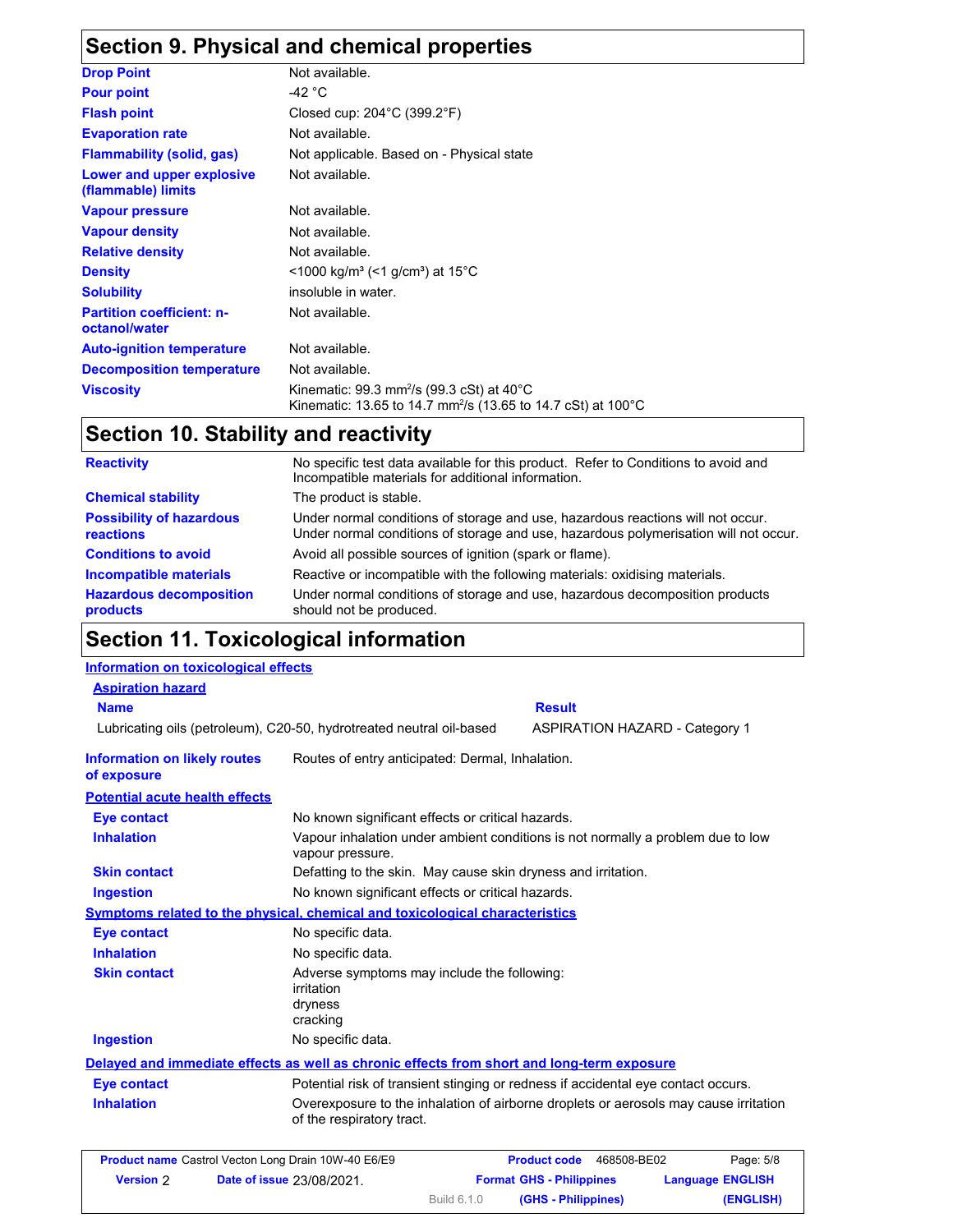# **Section 11. Toxicological information**

| <b>Skin contact</b>                                                                                                                                                                                                                                                                                                                                                                                                           | Prolonged or repeated contact can defat the skin and lead to irritation, cracking and/<br>or dermatitis. |
|-------------------------------------------------------------------------------------------------------------------------------------------------------------------------------------------------------------------------------------------------------------------------------------------------------------------------------------------------------------------------------------------------------------------------------|----------------------------------------------------------------------------------------------------------|
| <b>Ingestion</b>                                                                                                                                                                                                                                                                                                                                                                                                              | Ingestion of large quantities may cause nausea and diarrhoea.                                            |
| <b>Potential chronic health effects</b>                                                                                                                                                                                                                                                                                                                                                                                       |                                                                                                          |
| USED ENGINE OILS<br><b>General</b><br>Combustion products resulting from the operation of internal combustion engines<br>contaminate engine oils during use. Used engine oil may contain hazardous<br>components which have the potential to cause skin cancer. Frequent or prolonged<br>contact with all types and makes of used engine oil must therefore be avoided and a<br>high standard of personal hygiene maintained. |                                                                                                          |
| <b>Carcinogenicity</b>                                                                                                                                                                                                                                                                                                                                                                                                        | No known significant effects or critical hazards.                                                        |
| <b>Mutagenicity</b>                                                                                                                                                                                                                                                                                                                                                                                                           | No known significant effects or critical hazards.                                                        |
| <b>Teratogenicity</b>                                                                                                                                                                                                                                                                                                                                                                                                         | No known significant effects or critical hazards.                                                        |
| <b>Developmental effects</b>                                                                                                                                                                                                                                                                                                                                                                                                  | No known significant effects or critical hazards.                                                        |
| <b>Fertility effects</b>                                                                                                                                                                                                                                                                                                                                                                                                      | No known significant effects or critical hazards.                                                        |
|                                                                                                                                                                                                                                                                                                                                                                                                                               |                                                                                                          |

### **Section 12. Ecological information**

| <b>Environmental effects</b>            | This material is harmful to aquatic life.                                                                                 |
|-----------------------------------------|---------------------------------------------------------------------------------------------------------------------------|
| <b>Persistence and</b><br>degradability |                                                                                                                           |
| Expected to be biodegradable.           |                                                                                                                           |
| <b>Bioaccumulative potential</b>        |                                                                                                                           |
|                                         | This product is not expected to bioaccumulate through food chains in the environment.                                     |
| <b>Mobility</b>                         | Spillages may penetrate the soil causing ground water contamination.                                                      |
| <b>Other adverse effects</b>            | No known significant effects or critical hazards.                                                                         |
| <b>Other ecological information</b>     | Spills may form a film on water surfaces causing physical damage to organisms.<br>Oxygen transfer could also be impaired. |

## **Section 13. Disposal considerations**

**Disposal methods** The generation of waste should be avoided or minimised wherever possible. Significant quantities of waste product residues should not be disposed of via the foul sewer but processed in a suitable effluent treatment plant. Dispose of surplus and non-recyclable products via a licensed waste disposal contractor. Disposal of this product, solutions and any by-products should at all times comply with the requirements of environmental protection and waste disposal legislation and any regional local authority requirements. Waste packaging should be recycled. Incineration or landfill should only be considered when recycling is not feasible. This material and its container must be disposed of in a safe way. Care should be taken when handling emptied containers that have not been cleaned or rinsed out. Empty containers or liners may retain some product residues. Avoid dispersal of spilt material and runoff and contact with soil, waterways, drains and sewers.

## **Section 14. Transport information**

|                                      | <b>IMDG</b>              | <b>IATA</b>              |
|--------------------------------------|--------------------------|--------------------------|
| <b>UN number</b>                     | Not regulated.           | Not regulated.           |
| <b>UN proper</b><br>shipping name    | ۰                        | $\overline{\phantom{a}}$ |
| <b>Transport hazard</b><br>class(es) | $\overline{\phantom{a}}$ | $\overline{\phantom{0}}$ |
| <b>Packing group</b>                 | $\overline{\phantom{a}}$ | ۰                        |
| <b>Environmental</b><br>hazards      | No.                      | No.                      |
| <b>Additional</b><br>information     | ۰                        | ٠                        |

|                  | <b>Product name</b> Castrol Vecton Long Drain 10W-40 E6/E9 |                    | <b>Product code</b><br>468508-BE02 | Page: 6/8               |
|------------------|------------------------------------------------------------|--------------------|------------------------------------|-------------------------|
| <b>Version</b> 2 | <b>Date of issue 23/08/2021.</b>                           |                    | <b>Format GHS - Philippines</b>    | <b>Language ENGLISH</b> |
|                  |                                                            | <b>Build 6.1.0</b> | (GHS - Philippines)                | (ENGLISH)               |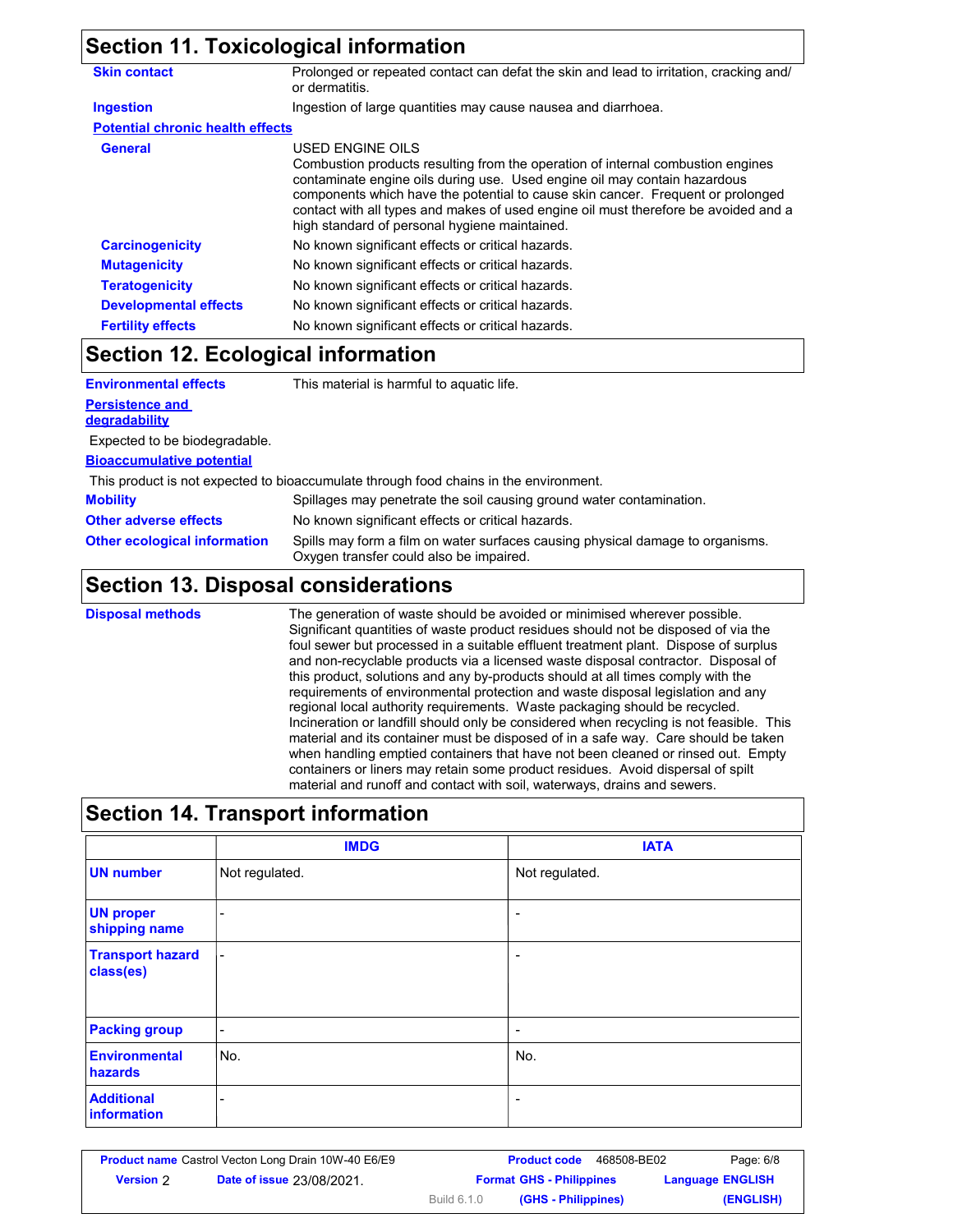### **Section 14. Transport information**

**Special precautions for user** Not available.

**Transport in bulk according to IMO instruments** Not available.

### **Section 15. Regulatory information**

#### **Regulation according to other foreign laws** All components are active or exempted. All components are listed or exempted. All components are listed or exempted. At least one component is not listed. All components are listed or exempted. All components are listed or exempted. All components are listed or exempted. **United States inventory (TSCA 8b) Philippines inventory (PICCS) China inventory (IECSC) Canada inventory status Australia inventory (AICS) Korea inventory (KECI) Japan inventory (ENCS) REACH Status** The company, as identified in Section 1, sells this product in the EU in compliance with the current requirements of REACH. **Taiwan Chemical Substances Inventory (TCSI)** All components are listed or exempted.

# **Section 16. Other information**

| <b>History</b>                           |                                                                                                                                                                                                                                                                                                                                                                                                                                                                                                                                                                                                                                                                                                                                                                                                                                                                                                                                                                                                                                                               |
|------------------------------------------|---------------------------------------------------------------------------------------------------------------------------------------------------------------------------------------------------------------------------------------------------------------------------------------------------------------------------------------------------------------------------------------------------------------------------------------------------------------------------------------------------------------------------------------------------------------------------------------------------------------------------------------------------------------------------------------------------------------------------------------------------------------------------------------------------------------------------------------------------------------------------------------------------------------------------------------------------------------------------------------------------------------------------------------------------------------|
| Date of issue/Date of<br><b>revision</b> | 23/08/2021.                                                                                                                                                                                                                                                                                                                                                                                                                                                                                                                                                                                                                                                                                                                                                                                                                                                                                                                                                                                                                                                   |
| Date of previous issue                   | 22/07/2020.                                                                                                                                                                                                                                                                                                                                                                                                                                                                                                                                                                                                                                                                                                                                                                                                                                                                                                                                                                                                                                                   |
| <b>Prepared by</b>                       | <b>Product Stewardship</b>                                                                                                                                                                                                                                                                                                                                                                                                                                                                                                                                                                                                                                                                                                                                                                                                                                                                                                                                                                                                                                    |
| <b>Key to abbreviations</b>              | ACGIH = American Conference of Industrial Hygienists<br>CAS Number = Chemical Abstracts Service Registry Number<br>GHS = Globally Harmonized System of Classification and Labelling of Chemicals<br>IATA = International Air Transport Association<br><b>IMDG = International Maritime Dangerous Goods</b><br>OEL = Occupational Exposure Limit<br>REACH = Registration, Evaluation, Authorisation and Restriction of Chemicals<br>Regulation [Regulation (EC) No. 1907/2006]<br>SDS = Safety Data Sheet<br>STEL = Short term exposure limit<br>TWA = Time weighted average<br>UN Number = United Nations Number, a four digit number assigned by the United<br>Nations Committee of Experts on the Transport of Dangerous Goods.<br>Varies = may contain one or more of the following 64741-88-4, 64741-89-5,<br>64741-95-3, 64741-96-4, 64742-01-4, 64742-44-5, 64742-45-6, 64742-52-5,<br>64742-53-6, 64742-54-7, 64742-55-8, 64742-56-9, 64742-57-0, 64742-58-1,<br>64742-62-7, 64742-63-8, 64742-65-0, 64742-70-7, 72623-85-9, 72623-86-0,<br>72623-87-1 |

#### **Indicates information that has changed from previously issued version.**

#### **Notice to reader**

All reasonably practicable steps have been taken to ensure this data sheet and the health, safety and environmental information contained in it is accurate as of the date specified below. No warranty or representation, express or implied is made as to the accuracy or completeness of the data and information in this data sheet.

The data and advice given apply when the product is sold for the stated application or applications. You should not use the product other than for the stated application or applications without seeking advice from BP Group.

It is the user's obligation to evaluate and use this product safely and to comply with all applicable laws and regulations. The BP Group shall not be responsible for any damage or injury resulting from use, other than the stated product use of the material, from any failure to adhere to recommendations, or from any hazards inherent in the nature of the material. Purchasers of the product for supply to a third party for use at work, have a duty to take all necessary steps to ensure that any person handling or using the product is provided with the information in this sheet. Employers have a duty to tell employees and others who may be affected of any hazards described in this sheet and of any precautions that should be taken. You can contact the BP Group to ensure that this document is the most current available. Alteration

| <b>Product name</b> Castrol Vecton Long Drain 10W-40 E6/E9 |                                  |                                 | 468508-BE02<br><b>Product code</b> | Page: 7/8               |
|------------------------------------------------------------|----------------------------------|---------------------------------|------------------------------------|-------------------------|
| <b>Version</b> 2                                           | <b>Date of issue 23/08/2021.</b> | <b>Format GHS - Philippines</b> |                                    | <b>Language ENGLISH</b> |
|                                                            |                                  | <b>Build 6.1.0</b>              | (GHS - Philippines)                | (ENGLISH)               |